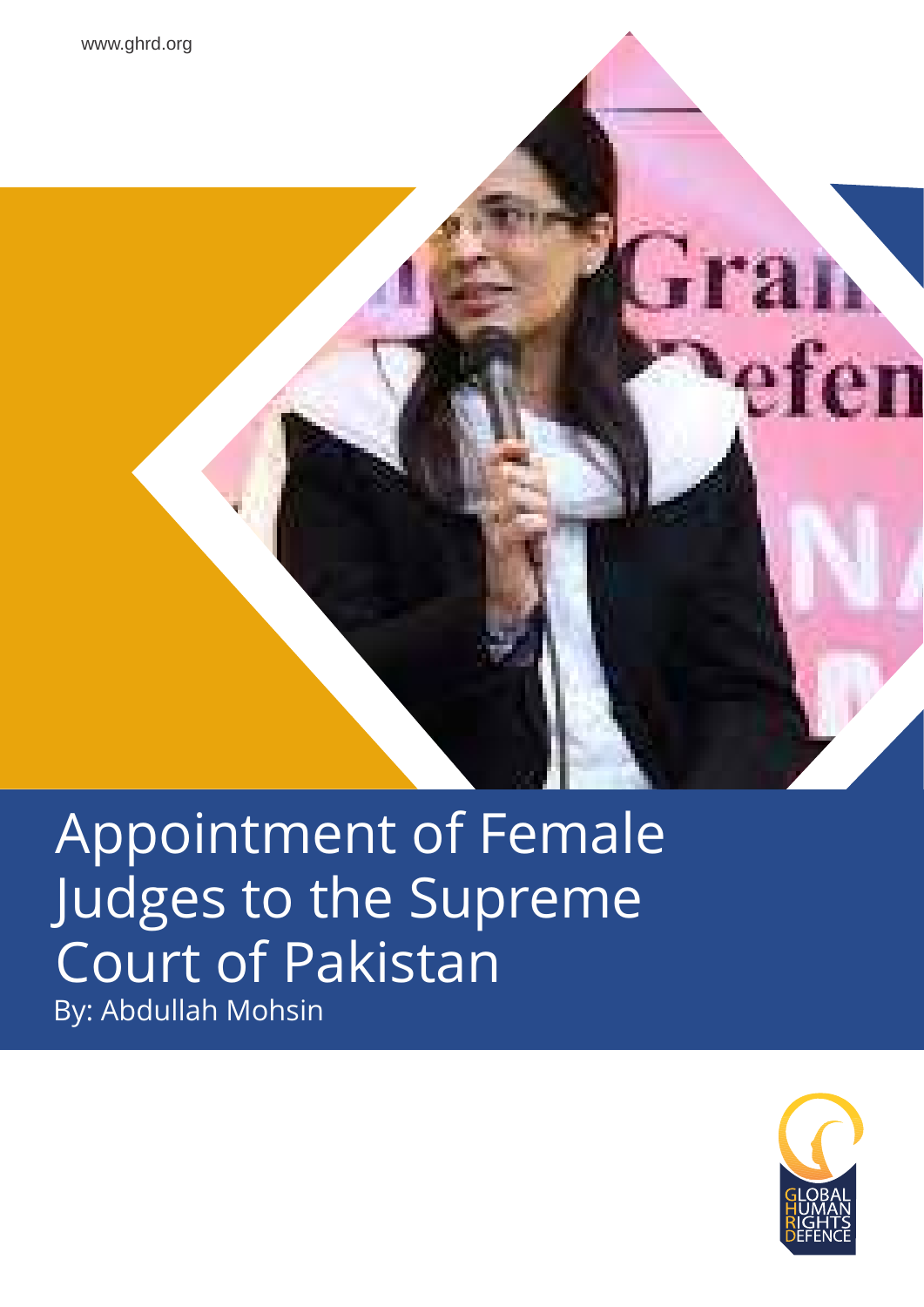#### **Introduction**

The controversy surrounding Justice Ayesha Malik's $^{\rm 1}$  elevation has sparked debate in Pakistan's legal circles regarding the criterion for the elevation of judges to the Supreme Court of Pakistan, ('SC') and gender parity in the judiciary of superior courts. $^2$  Thus, this article will explore the constitutional criterion for the appointment of judges to the SC; and whether there is a need for mandatory appointments of female judges to the SC. It will also make recommendations for creating greater gender parity in the SC.

 <sup>2.</sup> Malik, Hasnaat (September 9, 2021) Stalemate over Justice Ayesha's elevation to the top court. See link: https://tribune.com.pk/story/2319379/no-consensus-in-jcp-over-justiceayeshas-elevation-to-top-court.



 <sup>1.</sup> Justice Ayesha Malik is a judge at the Lahore High Court, Lahore, Pakistan. She was nominated by the Chief Justice of Pakistan to be appointed as the first female judge at the Supreme Court of Pakistan. However, her nomination met a stalemate in the Judicial Commission of Pakistan. See: Malik, Hasnaat (September 9, 2021) Stalemate over Justice Ayesha's elevation to the top court. See link: https://tribune.com.pk/story/2319379/no-consensus-in-jcp-over-justice-ayeshas-elevation-to-top-court.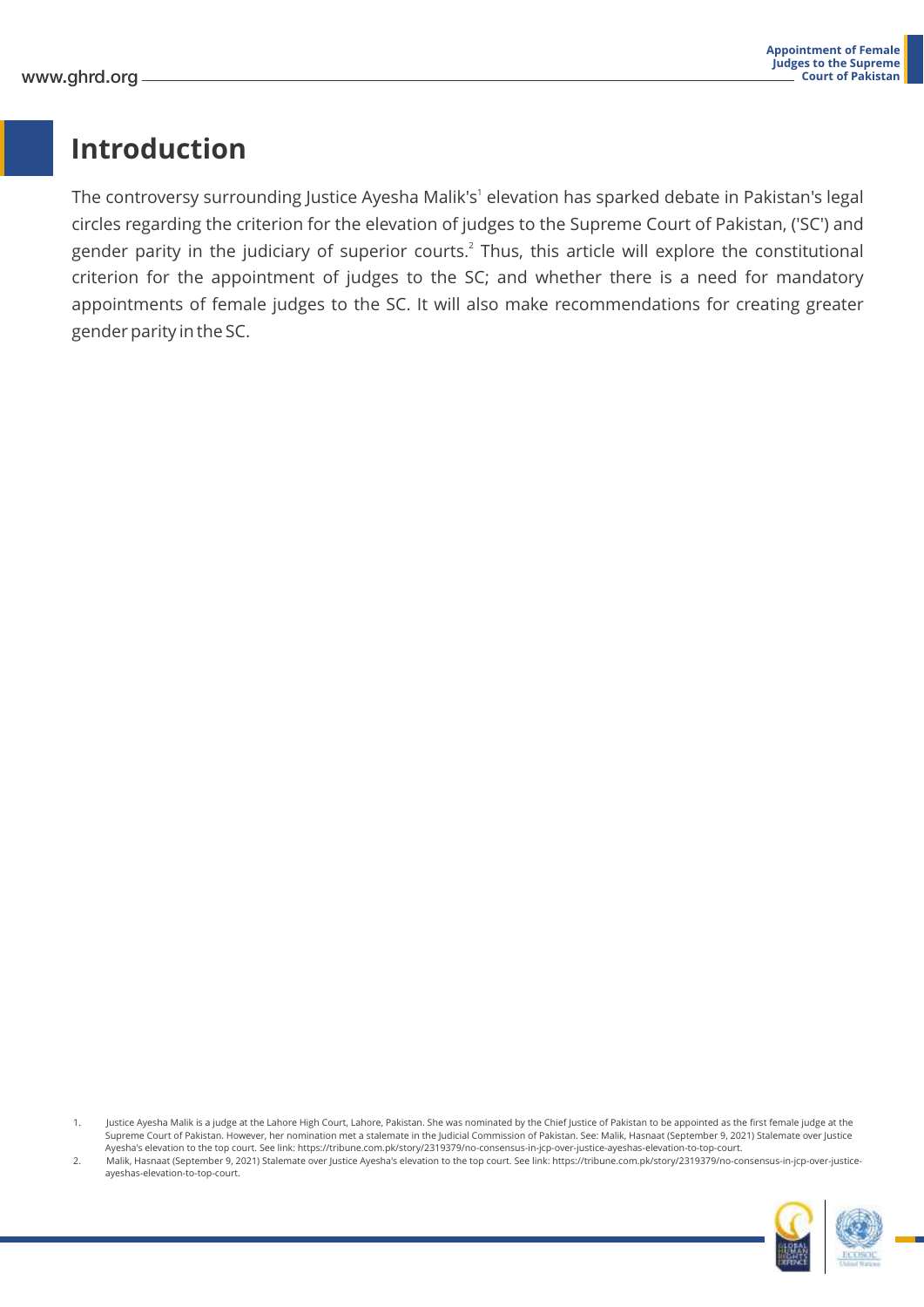#### **The constitutional criteria for appointment under Article 175A**

Article 175A of the Constitution of Pakistan defines the criterion for the "Appointment of Judges to the Supreme Court[…]". It requires the establishment of the "Judicial Commission of Pakistan" - or Commission - for the appointment of judges of the Supreme Court ('SC').<sup>3</sup>

Moreover, it is stated that "The Commission by majority of its membership shall nominate to the 4 Parliamentary Committee one person, for each vacancy of a Judge in the Supreme Court[…]". Accordingly, "The Committee on receipt of a nomination from the Commission may confirm the nominee by majority of its total membership within fourteen days, failing which the nomination shall be deemed to have been confirmed".<sup>5</sup> In addition, the Committee is required to "[...]send the name of the nominee confirmed by it or deemed to have been confirmed to the Prime Minister who shall 6 forward the same to the President for appointment."

3. Article 175A of the Constitution of the Islamic Republic of Pakistan, 1973. See link: https://pakistancode.gov.pk/english/UY2FqaJw1-apaUY2Fqa-apaUY2Fvbpw%3D-sg-jjjjjjjjjjjjj

4. Article 175A (8) Ibid.<br>5. Article 175A (12) Ibid. 5. Article 175A (12) Ibid.

6. Article 175A (13) Ibid.

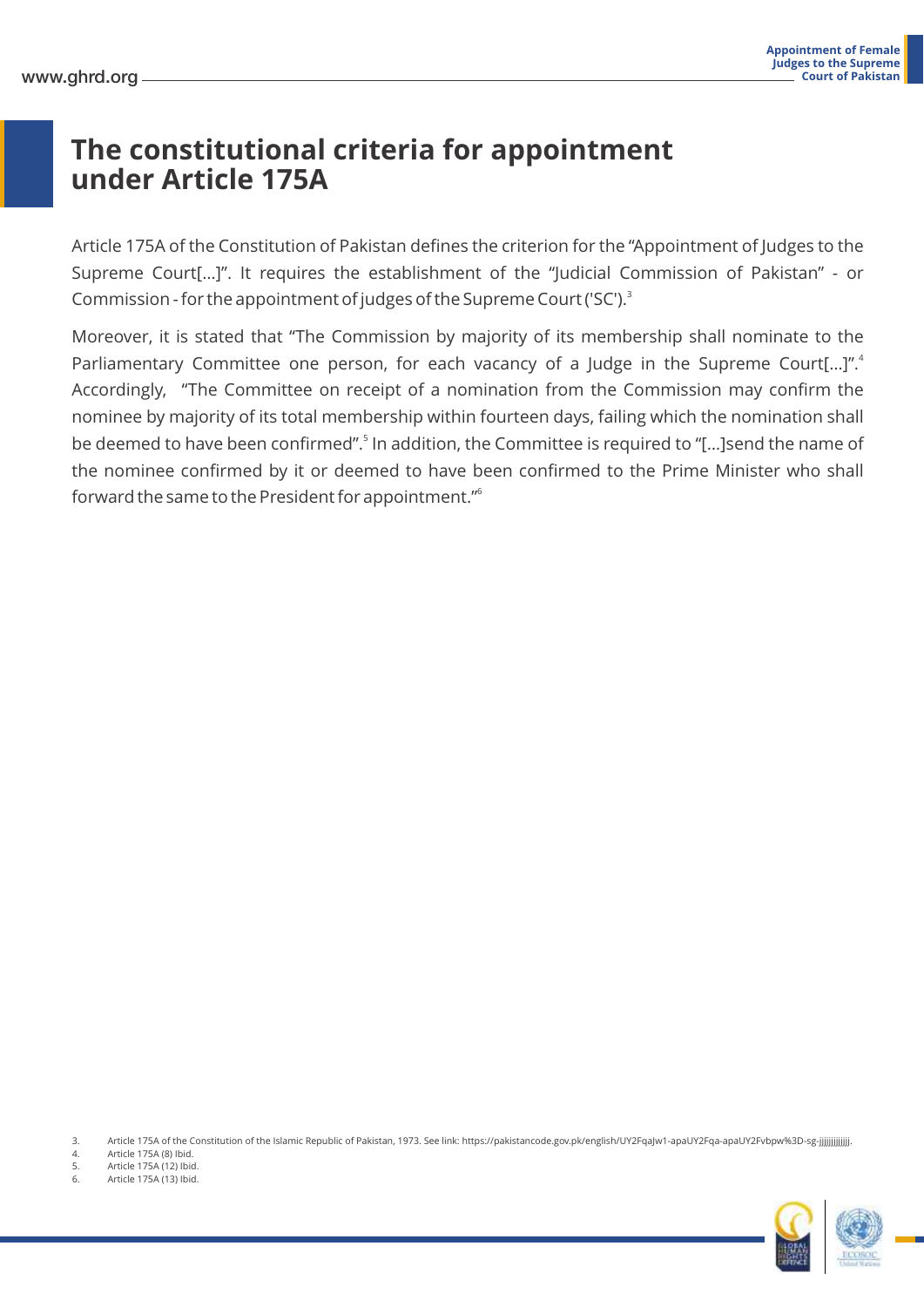#### **Is there a need for the mandatory appointment of female judges?**

It is apparent that the Pakistani Constitution seeks to create a two-tier system of judicial appointments, involving both the judiciary, i.e. the Commission, and the legislation, i.e. the Committee. This is thought to ensure greater 'checks and balance' in terms of appointments. However, this system has fallen short when it comes to creating gender parity in superior courts. Particularly, there has never been a female Supreme Court judge in Pakistan yet, creating 'quota' or 'mandatory' seats for women in the SC might not be the answer.

The SC, as the Apex Court, should consist of individuals of the highest legal calibre. Appointing someone on account of a quota system dilutes the meritorious composition of the Court. However, appointing judges on grounds of open merit can also be disadvantageous to female lawyers and judges, on account of the male-dominated nature of the legal system. In simpler terms, a smaller number of female lawyers and lower court judges, when compared with the count of male lawyers and judges, creates a severely limited pool of candidates to choose from in terms of appointments to the superior courts, particularly the SC.



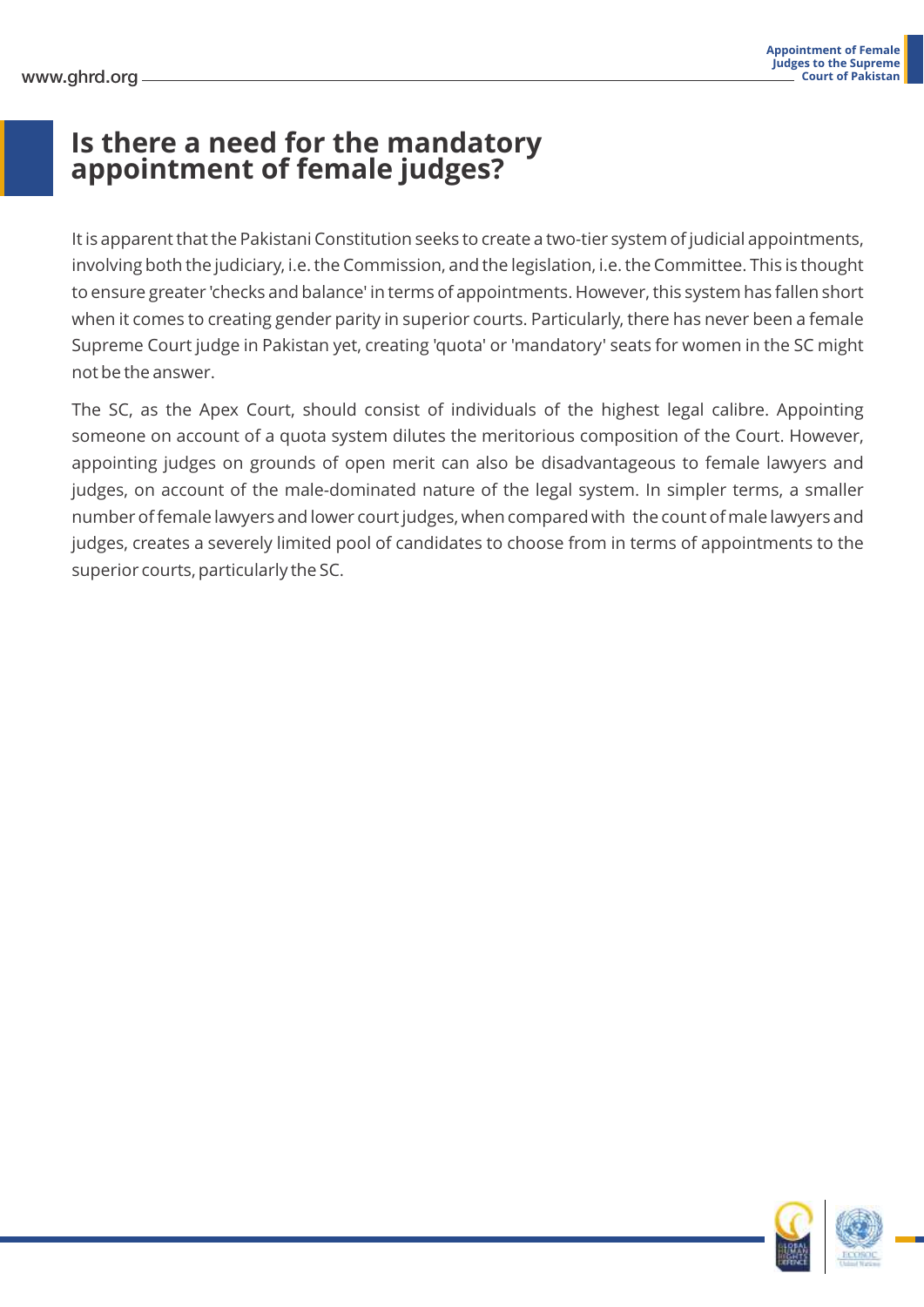#### **Recommendations**

In this regard, a long term solution is to create a conducive work environment for women to feel safe and encouraged to practice law. This might increase the number of women actively practising law, resulting in the expansion of the pool of candidates to choose from for the purpose of appointments to the superior courts. Some of the suggestions for creating a more 'conducive work environment' for women are: "[…]women should be introduced to litigation and taught the requisite techniques during the course of their law degrees"; $^7$  provision of training in the language of the court "[...] so that the capacity to understand the proceedings and communicate with the staff effectively, can be enhanced.";<sup>8</sup> "a chamber governance system should be introduced to ensure equal access to opportunities for all employees in the firm as well as […] a mentor-mentee program through which onfield training is imparted to junior lawyers, including female lawyers, in a more structured and resultoriented fashion and one in which the mentor is actually made responsible for the growth of his or her mentee."<sup>9</sup>; "Considering our society is still very conservative, where men and women do not freely interact, it is essential that men be acclimatized to work professionally with their female counterparts just as much as it is necessary to acclimatize the females to work with their male counterparts.";  $^{10}$ "[...]a basic right to stipend should be ensured to them so that they [female lawyers] can pursue this profession with some economic return during their struggling years.";<sup>11</sup> "The legislature, bar councils, education providers as well as women themselves should collectively work towards the elimination of bias and harassment via awareness sessions, capacity building, constructive dialogues, exchange of ideas and equal access to opportunities[...] $12n$  etc.

Moreover, it might behove the Commission to actively provide strong consideration to the already existing female candidates. In addition, unlike the SC, there is no reason why the Commission and the Committee should not have mandatory female representation. Such steps might help to cut through the gender prejudice that prevents the elevation of female judges, thus creating greater gender parity.

The fiasco surrounding Justice Ayesha's elevation involved bar councils across Pakistan, vehemently opposing the elevation on grounds of "seniority"<sup>13</sup>. Bar councils have the potential to play an important role, by actively lobbying for the elevation of female judges, instead of going the other way around.

12. Ibid.

<sup>13. 24</sup>news (September 9, 2021) Lawyers boycott courts against Justice Ayehsa's elevation to SC. https://www.24newshd.tv/09-Sep-2021/lawyers-boycott-courts-againstjustice-ayesha-s-elevation-to-supreme-court.



<sup>7.</sup> Chaudhry, Nida Usman (October 4, 2021) The Fairer Sex In The Legal Profession: Tracing Women's Place In A Man's World.

https://courtingthelaw.com/2017/02/07/commentary/the-fairer-sex-in-the-legal-profession-tracing-womens-place-in-a-mans-world/.

<sup>8.</sup> Ibid.

<sup>9.</sup> Ibid. 10. Ibid.

<sup>11.</sup> Ibid.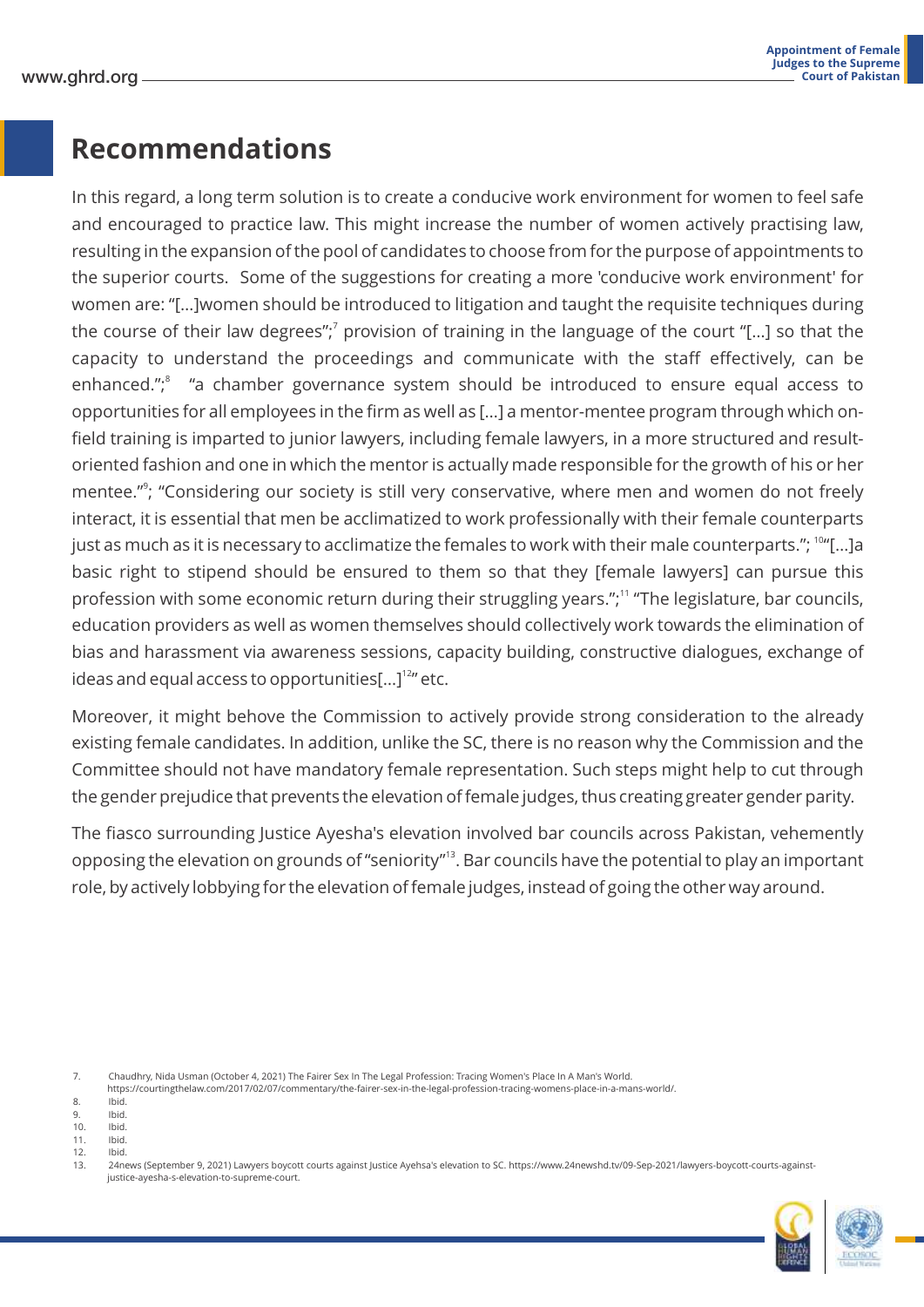### **Conclusion**

It might not be appropriate to create a quota for female judges in the SC, seeing as the SC should be constituted of the greatest legal minds in the country. However, steps are required to render the entire legal system gender inclusive. Greater female representation in the legal system, in general, will create a larger pool of candidates to choose from when appointing judges at the SC, or even at the High Courts.



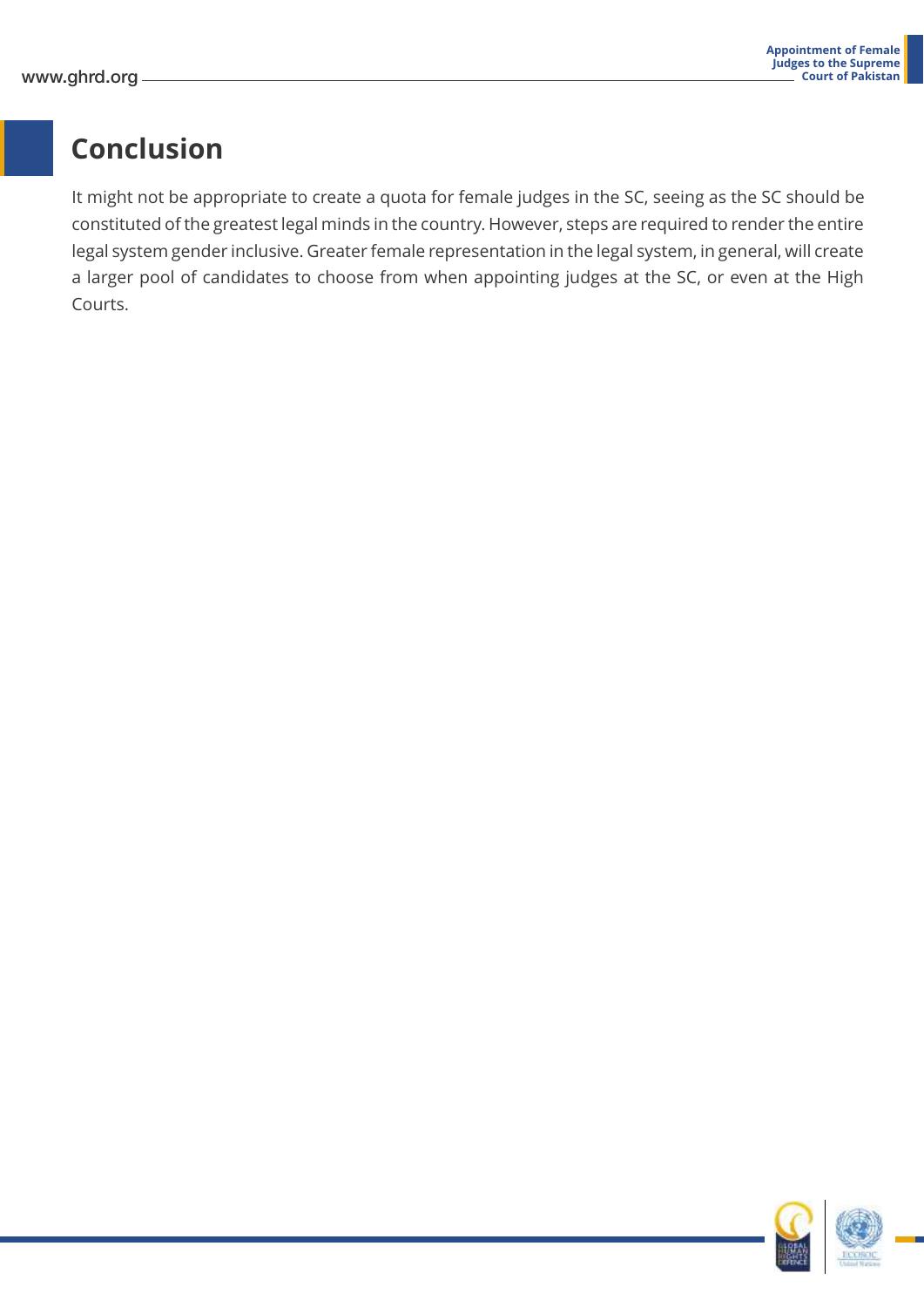### **Bibliography**

Chaudhry, Nida Usman (October 4, 2021) The Fairer Sex In The Legal Profession: Tracing Women's Place In A Man's World. https://courtingthelaw.com/2017/02/07/commentary/the-fairer-sex-in-the-legalprofession-tracing-womens-place-in-a-mans-world/.

Constitution of the Islamic Republic of Pakistan, 1973. See link: https://pakistancode.gov.pk/ english/ UY2FqaJw1-apaUY2Fqa-apaUY2Fvbpw%3D-sg-jjjjjjjjjjjjj.

Malik, Hasnaat (September 9, 2021) Stalemate over Justice Ayesha's elevation to the top court. See link: https://tribune.com.pk/story/2319379/no-consensus-in-jcp-over-justice-ayeshas-elevation-to-topcourt.

24news (September 9, 2021) Lawyers boycott courts against Justice Ayehsa's elevation to SC. https:// www.24newshd.tv/09-Sep-2021/lawyers-boycott-courts-against-justice-ayesha-s-elevation-tosupreme-court.